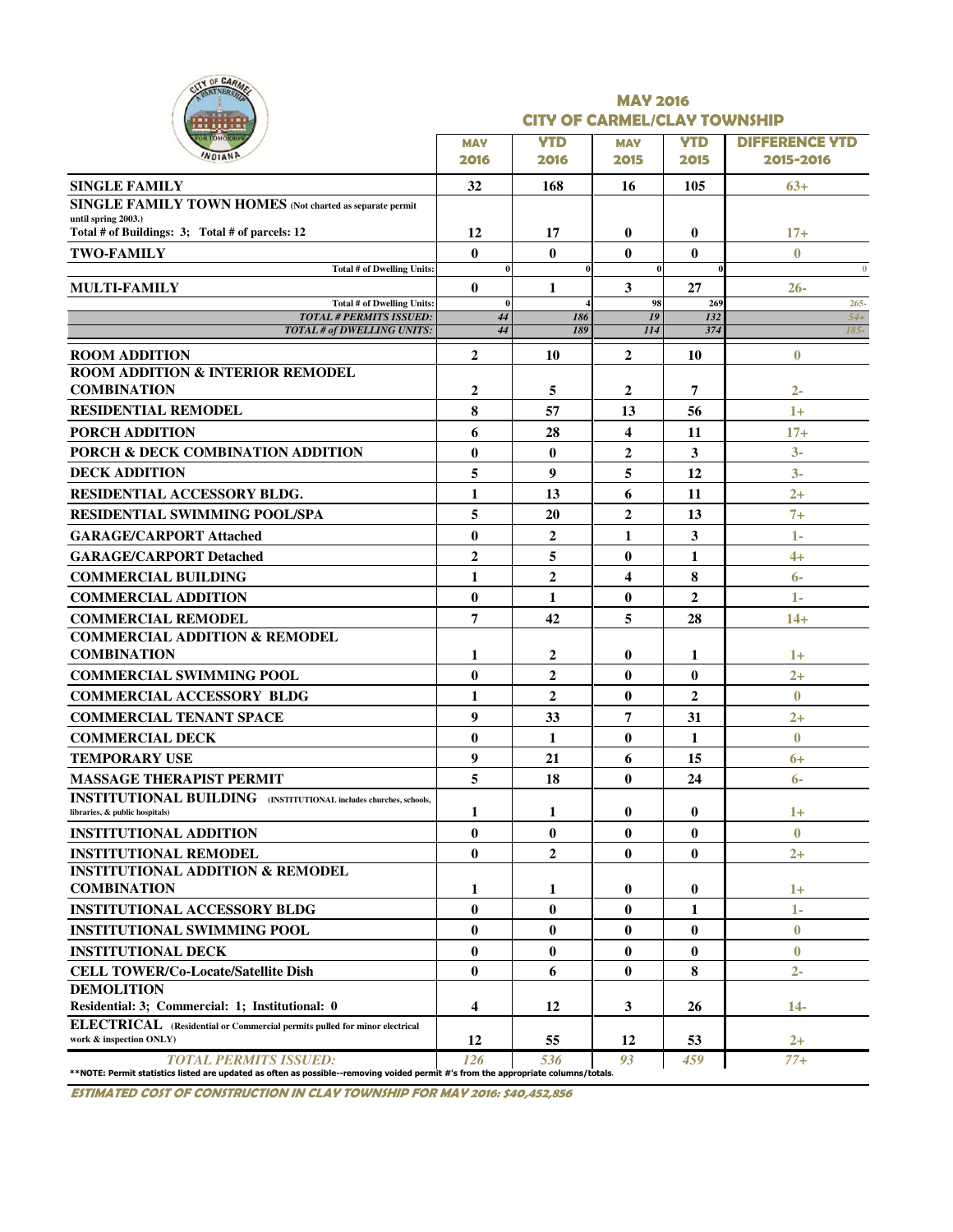### D.O.C.S. BUILDING & SIGN ACTIVITY MAY 2016

COMMERCIAL, INSTITUTIONAL, & MULTI-FAMILY - NEW STRUCTURES, ACCESSORY BUILDINGS, ADDITIONS, TENANT FINISHES, REMODELS, POOLS, DECKS (Institutional includes churches, schools & libraries)

Type of Construction and the construction of Construction and the construction of  $\alpha$  Total Permits Issued

| <b>PERMITS ISSUED</b>                                                                                                                                                                                                                                                                                                                                                                                                                                                                                                                                                                                                                                                                                                                                                                                                                               |
|-----------------------------------------------------------------------------------------------------------------------------------------------------------------------------------------------------------------------------------------------------------------------------------------------------------------------------------------------------------------------------------------------------------------------------------------------------------------------------------------------------------------------------------------------------------------------------------------------------------------------------------------------------------------------------------------------------------------------------------------------------------------------------------------------------------------------------------------------------|
| • GetGo, 4927 E. 146 <sup>th</sup> St.                                                                                                                                                                                                                                                                                                                                                                                                                                                                                                                                                                                                                                                                                                                                                                                                              |
| <b>COMMERCIAL ACCESSORY STRUCTURE:</b><br>· Indiana Members Credit Union Canopy, 12725 Old Meridian St.                                                                                                                                                                                                                                                                                                                                                                                                                                                                                                                                                                                                                                                                                                                                             |
| · Advisa, 210 N. Range Line Rd.                                                                                                                                                                                                                                                                                                                                                                                                                                                                                                                                                                                                                                                                                                                                                                                                                     |
| <b>COMMERCIAL TENANT FINISH / REMODEL:</b><br>• RPM Machinery, 12821 New Market St. E. #300<br>• Lash Lounge, 726 Adams St. #120<br>• Langdon Mortgage, 250 E. 96 <sup>th</sup> St. 2 <sup>nd</sup> Floor<br>• Worth Collection, 280 E. 96 <sup>th</sup> St. #320<br>. Congressional Flex Space, 805 City Center Dr. #120<br>• New Horizons, 11611 N. Meridian St. #200<br>· PNC Bank, 11505 N. Illinois St.<br>· Target, 10401 N. Michigan Rd.<br>• CVS Pharmacy, 1421 S. Range Line Rd.<br>• Stifel Nicolaus, 600 E. $96^{th}$ St. #575<br>· Pet Valu, 11405 Spring Mill Rd. #300<br>$\bullet$ Envista, 11555 N. Meridian St. 3 <sup>rd</sup> Floor<br>• Smoothie King, 1366 S. Range Line Rd.<br>• Starbucks Coffee Co., 365 W. 116th St.<br>· Classic Cleaners, 14560 River Rd. #110<br>· St. Vincent Medical Group, 13430 N. Meridian St. #365 |
| <b>INSTITUTIONAL NEW STRUCTURE:.</b><br>. Park East Parking Garage, 80 W. Monon Green Blvd.                                                                                                                                                                                                                                                                                                                                                                                                                                                                                                                                                                                                                                                                                                                                                         |
|                                                                                                                                                                                                                                                                                                                                                                                                                                                                                                                                                                                                                                                                                                                                                                                                                                                     |

• Trader's Point Christian Church, 1242 W. 136th St.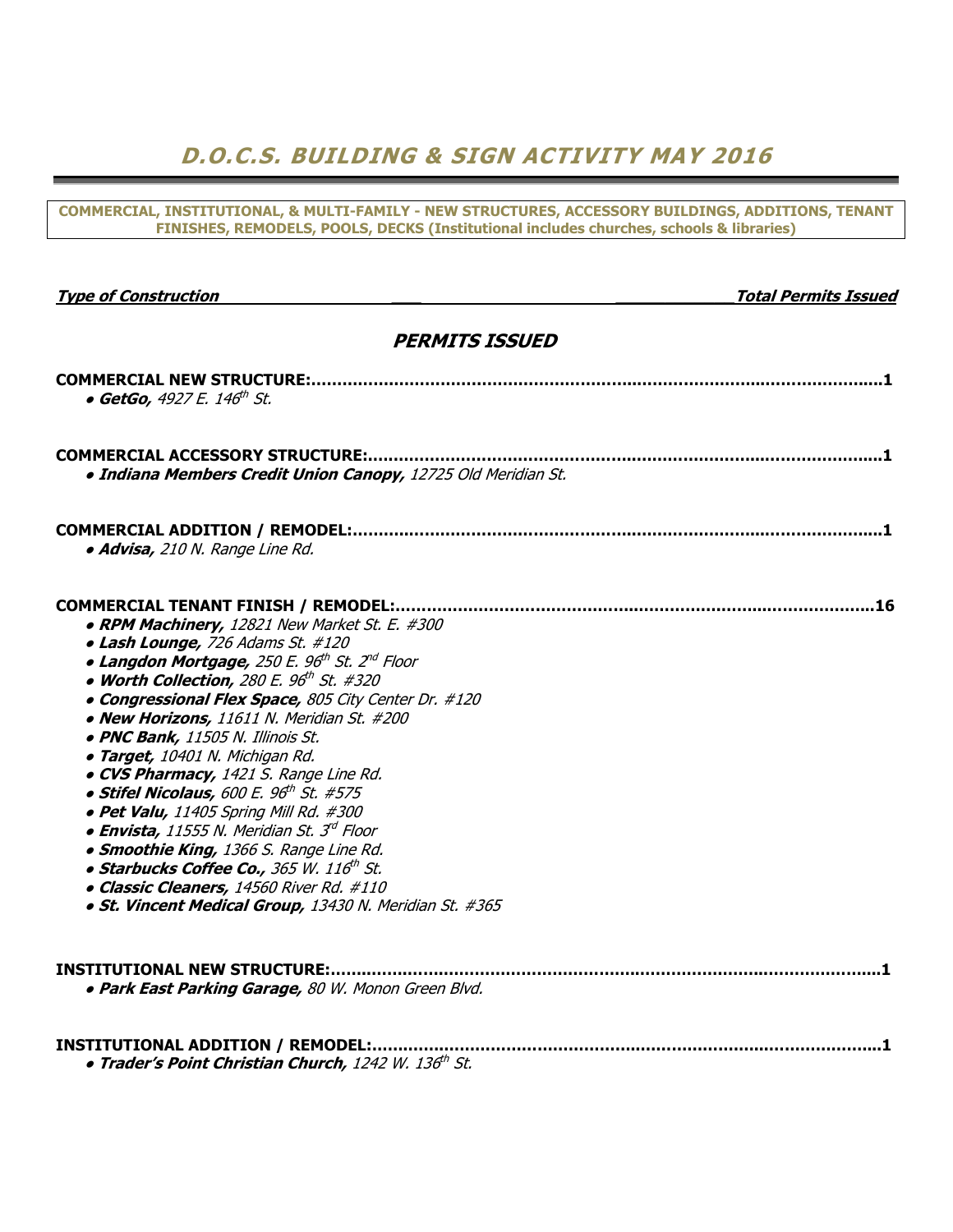### COMMERCIAL CERTIFICATES OF OCCUPANCY ISSUED

| <b>COMMERCIAL ADDITION:</b><br>• American Specialty Health Generator, 12318 Hancock St.                                           |
|-----------------------------------------------------------------------------------------------------------------------------------|
| <b>COMMERCIAL SWIMMING POOL:</b><br>· Highpointe on Meridian, 12845 Highpointe Dr.<br>• Lakeside Apartments, 12484 Breaklines St. |
| <b>COMMERCIAL TENANT FINISH / REMODEL:</b>                                                                                        |
| • Angel Care, 11555 N. Meridian St. #200                                                                                          |
| • Woodland Springs Apartments, 3008 Warren Way<br>• Dr. Henry, 201 Pennsylvania Parkway #325                                      |
| . Village of Springmill Apartments Units 123 & 124, 14637 Handel Dr.                                                              |
| • I Love Kickboxing, 14570 River Rd. #135                                                                                         |
| • SVMG Diagnostic Medicine, 13400 N. Meridian St. #302                                                                            |
| • Mimi Blue Meatballs, 12505 Old Meridian St. #170                                                                                |
| • Duke Realty, 600 E. 96 <sup>th</sup> St. Floors 1-3                                                                             |
| • Determine Inc., 615 W. Carmel Dr. #100                                                                                          |

### D.O.C.S. BUILDING & SIGN ACTIVITY MAY 2016

|                                                                                                                                                                                                                                                                                        | <b>MAY 2016</b> | <b>MAY 2015</b> |
|----------------------------------------------------------------------------------------------------------------------------------------------------------------------------------------------------------------------------------------------------------------------------------------|-----------------|-----------------|
| <b>TOTAL PERMITS ISSUED:</b> (EXCLUDING Water, Sewer, and Sign Permits)                                                                                                                                                                                                                | 126             | 93              |
| <b>TOTAL WATER &amp; SEWER PERMITS:</b>                                                                                                                                                                                                                                                | 35              | 16              |
| <b>TOTAL SIGN PERMITS:</b> (May not include signs approved for/with the issuance/guidelines of a Temporary Use permit)                                                                                                                                                                 | 36              | 26              |
| <b>BUILDING INSPECTIONS PERFORMED:</b>                                                                                                                                                                                                                                                 | 552             | 453             |
| (The # includes inspections by Urban Forestry; but does not include Carmel Fire Dept. or Code Enforcement inspections)<br><b>BUILDING PLAN REVIEWS:</b><br>(As of Feb. 2008: This # includes inspections plan reviews completed by the Building & Code staff for various permit types) | 101             | 88              |
| <b>PUBLIC REQUEST FOR INFORMATION (RFI):</b>                                                                                                                                                                                                                                           | 85              | 29              |

## D.O.C.S. NEWS AND NOTES MAY 2016

• All DOCS employees attended active threat training during the month of May.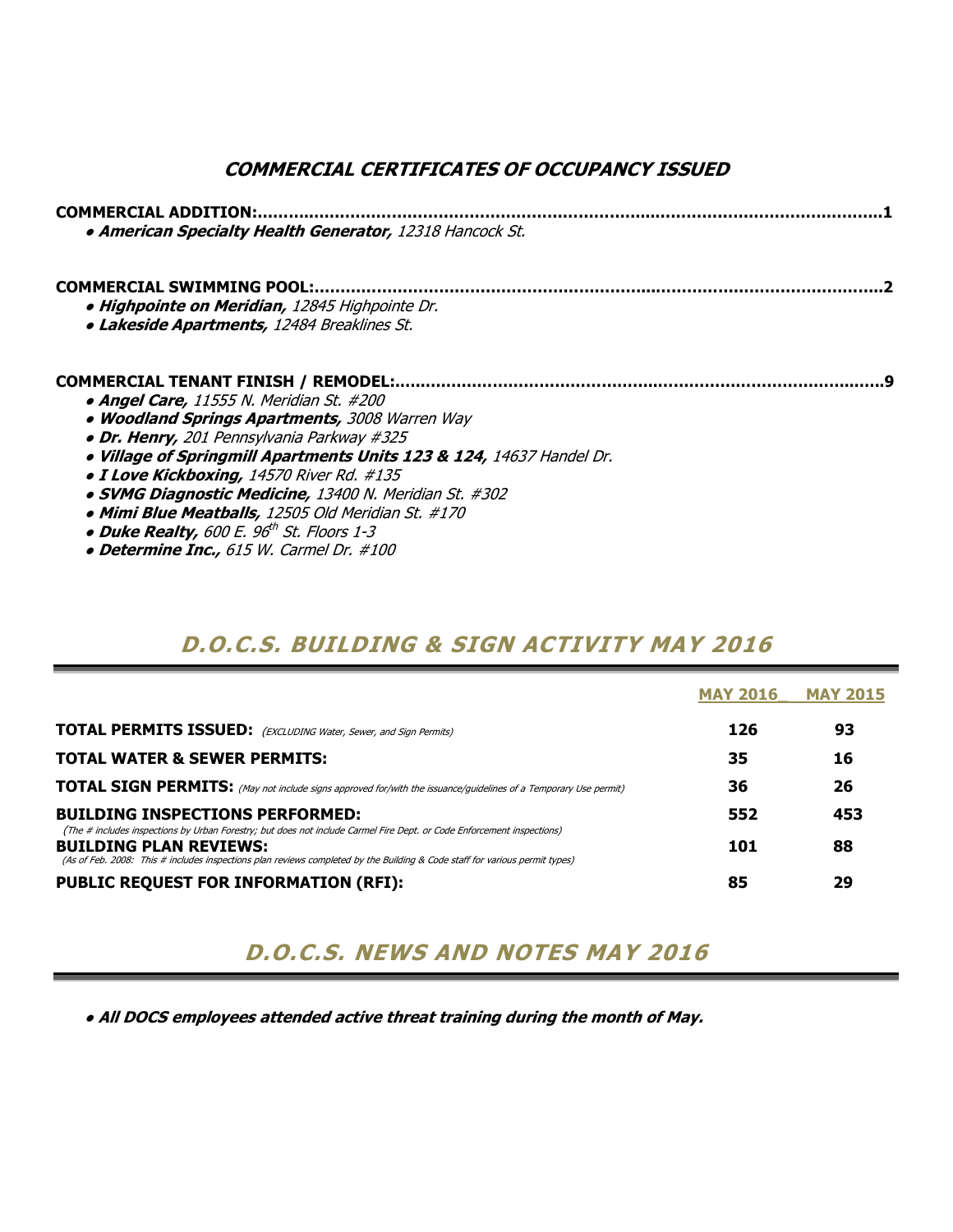### D.O.C.S. CODE ENFORCEMENT ACTIVITY MAY 2016

#### CODE ENFORCEMENT TASK REPORT SUMMARY FOR MAY 2016

| <b>COMPLAINTS RECEIVED</b> | <b>TOTAL:</b> | <b>INSPECTION STATISTICS</b> | <b>TOTAL:</b> |
|----------------------------|---------------|------------------------------|---------------|
| <b>EMAIL</b>               | 12            | <b>NEW CASES</b>             | 63            |
| "MY CARMEL" APP            | 11            | INITIAL INSPECTIONS          | 54            |
| <b>PHONE</b>               | 27            | ABATEMENT                    |               |
| <b>REFERRAL</b>            |               | INITIAL VIOLATION NOTICE     | 25            |
| <b>STAFF</b>               | 11            | <b>RE-INSPECTIONS</b>        | 102           |
| <b>WALK-IN</b>             |               | <b>CLOSED CASES</b>          | 58            |

#### CODE ENFORCEMENT MONTHLY REPORT FOR MAY 2016

| <b>TYPE OF COMPLAINT/VIOLATION</b> | <b>NEW CASES</b> | <b>TYPE OF COMPLAINT/VIOLATION</b>  | <b>NEW CASES</b> |
|------------------------------------|------------------|-------------------------------------|------------------|
| <b>BUILDING CODE VIOLATIONS</b>    | 0                | PROPERTY MAINTENANCE                | 8                |
| <b>COMMERCIAL VEHICLE</b>          | 0                | RECREATIONAL VEHICLE                |                  |
| <b>DUMPSTER</b>                    | 0                | RIGHT-OF-WAY OBSTRUCTION            | 0                |
| <b>FARM ANIMALS</b>                | 0                | <b>SIDEWALK</b>                     | 0                |
| <b>FENCE VIOLATION</b>             |                  | <b>SIGNS</b>                        | 93               |
| <b>GRASS OR WEEDS</b>              | 46               | <b>TRASH/DEBRIS</b>                 | 9                |
| <b>HOME OCCUPATION</b>             |                  | UNSAFE BUILDING                     |                  |
| NOISE REGULATIONS                  |                  | VEHICLE ON DISPLAY, ON LAWN OR JUNK |                  |
| OPEN AND ABANDONED                 | 0                | ZONING USE VIOLATIONS               | 0                |
| <b>OUTDOOR STORAGE</b>             | 0                | <b>OTHER</b>                        |                  |
| PARKING IN LAWN/GREENBELT          |                  | <b>TOTAL</b>                        | 165              |
|                                    |                  |                                     |                  |

| <b>FORECLOSURE MONITORING SUMMARY FOR MAY 2016</b> |  |  |  |
|----------------------------------------------------|--|--|--|
|                                                    |  |  |  |

| <b>INSPECTION STATISTICS</b> | <b>TOTAL:</b> |
|------------------------------|---------------|
| NEW CASES                    | 6             |
| INITIAL INSPECTIONS          | 3             |
| ABATEMENT                    | 7             |
| INITIAL VIOLATION NOTICE     | 7             |
| RE-INSPECTIONS               | 74            |
| CLOSED CASES                 |               |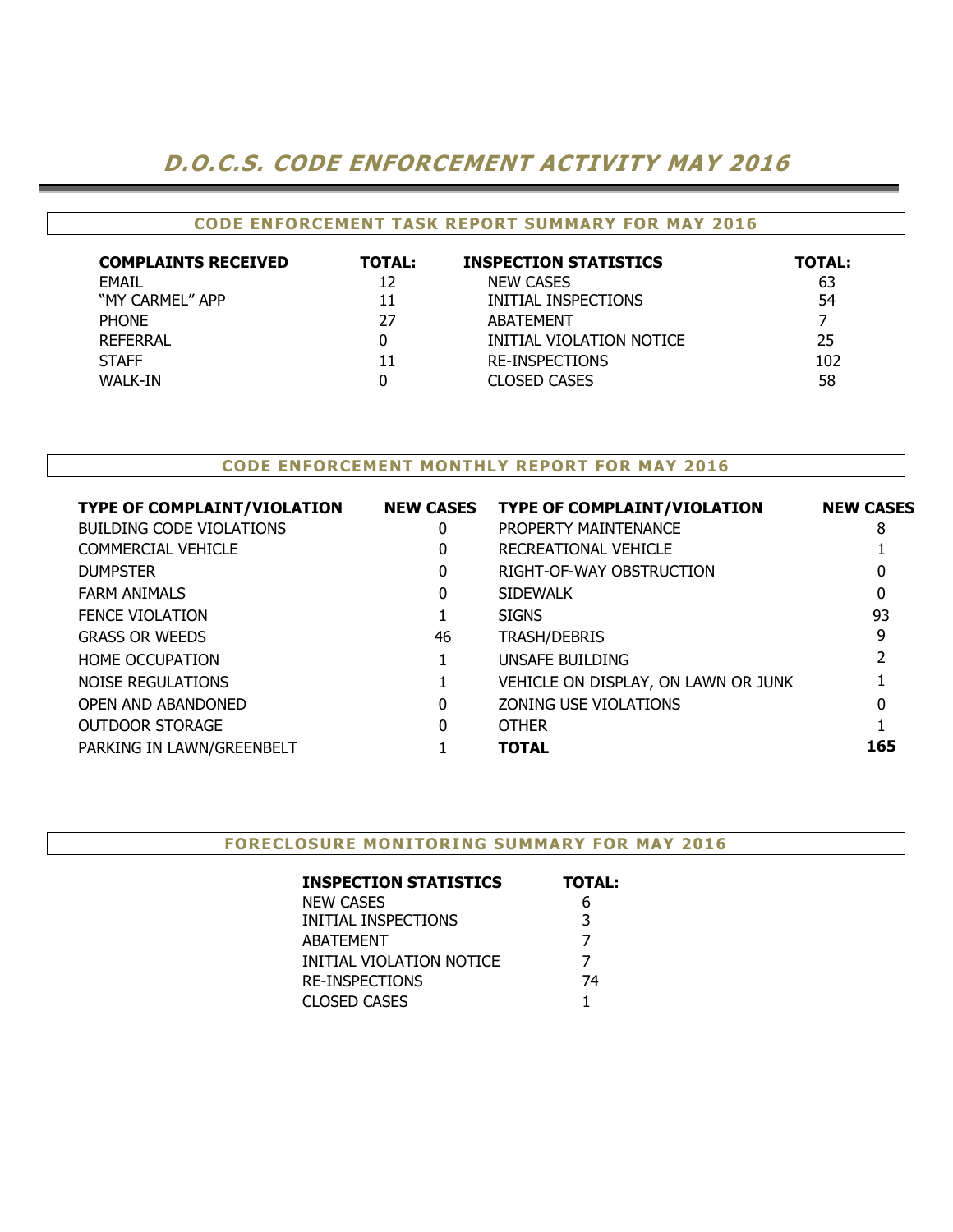#### DEPARTMENT OF COMMUNITY SERVICES INCOME REPORT MAY 1-31, 2016



| <b>TRANSACTION TYPE:</b>                                                                                                                                                       | <b>TRANSACTIONS:</b> |          | <b>TRANSACTIONS:</b>         |
|--------------------------------------------------------------------------------------------------------------------------------------------------------------------------------|----------------------|----------|------------------------------|
| <b>BUILDING PERMITS:</b> [Building permits includes the fee for full Certificate of Occupancy (C/O) or Substantial<br>Completion (C.S.C.) that will be issued, when required.] | 86                   | \$       | 116,816.39                   |
| <b>DEMOLITION PERMITS:</b>                                                                                                                                                     | 4                    | \$       | 1,281.00                     |
| <b>ELECTRICAL PERMITS:</b> (Separate electrical/meter inspections-no other work being done.)                                                                                   | 11                   | \$       | 1,400.00                     |
| <b>LATE FEES:</b>                                                                                                                                                              | 0                    | \$       |                              |
| <b>MASSAGE THERAPIST PERMITS/RENEWALS:</b>                                                                                                                                     | 8                    | \$       | 160.00                       |
| RE-INSPECTION, ADDITIONAL INSPECTION, AND/OR TEMPORARY C/O /                                                                                                                   | 25                   | \$       | 3,781.00                     |
| C.S.C. FEES:                                                                                                                                                                   |                      |          |                              |
| PLAN AMENDMENT: (COMMERCIAL/INSTITUTIONAL)                                                                                                                                     | 3                    | \$       | 1,005.00                     |
| PLAN AMENDMENT: (RESIDENTIAL)                                                                                                                                                  | $\overline{2}$       | \$       | 261.72                       |
| <b>SPECIAL EVENT PERMITS:</b>                                                                                                                                                  | 5                    | \$       | 835.00                       |
| TEMPORARY USE PERMITS/EXTENSIONS:                                                                                                                                              | 0                    | \$       |                              |
| <b>ABATEMENT:</b>                                                                                                                                                              | 1                    | \$       | 231.50                       |
| <b>ADLS: (Applications)</b>                                                                                                                                                    | 1                    | \$       | 1,014.00                     |
| <b>ADLS AMENDMENTS:</b>                                                                                                                                                        | 0                    | \$       |                              |
| <b>COMMITMENT AMENDMENTS:</b>                                                                                                                                                  | 0                    | \$       |                              |
| <b>DEVELOPMENT PLAN:</b>                                                                                                                                                       | 0                    | \$       |                              |
| <b>DEVELOPMENT PLAN AMENDMENTS:</b>                                                                                                                                            | 0                    | \$       | $\overline{\phantom{0}}$     |
| <b>HPR REVIEWS:</b>                                                                                                                                                            | 0                    | \$       |                              |
| <b>ORDINANCE AMENDMENT APPLICATIONS:</b>                                                                                                                                       | 0                    | \$       | $\qquad \qquad \blacksquare$ |
| <b>PLAT VACATIONS:</b>                                                                                                                                                         | 0                    | \$       |                              |
| <b>PRIMARY PLATS:</b>                                                                                                                                                          | $\overline{2}$       | \$       | 38,611.00                    |
| <b>PRIMARY PLAT AMENDMENTS:</b>                                                                                                                                                | 0                    | \$       |                              |
| <b>PUD ORDINANCES:</b>                                                                                                                                                         | 0                    | \$       |                              |
| <b>REZONE:</b>                                                                                                                                                                 | 0                    | \$       |                              |
| <b>SDR SITE PLAN REVIEWS:</b>                                                                                                                                                  | 2                    | \$       | 326.00                       |
| <b>SECONDARY PLATS / REPLATS:</b>                                                                                                                                              | 2                    | \$       | 9,800.00                     |
| <b>SUBDIVISION WAIVERS:</b>                                                                                                                                                    | $\mathbf{1}$         | \$       | 1,954.00                     |
| <b>ZONING WAIVER:</b>                                                                                                                                                          | 8                    | \$       | 3,189.00                     |
| <b>TAC ONLY APPLICATIONS:</b>                                                                                                                                                  | 1                    | \$       | 335.00                       |
| <b>COMMITMENT AMENDMENT:</b>                                                                                                                                                   | 0                    | \$       |                              |
| <b>DEVELOPMENT STANDARDS VARIANCES:</b>                                                                                                                                        |                      |          |                              |
|                                                                                                                                                                                | 0                    | \$       |                              |
| <b>HEARING OFFICER REVIEWS:</b>                                                                                                                                                | 4                    | \$<br>\$ | 767.00                       |
| <b>SPECIAL EXCEPTION VARIANCE:</b>                                                                                                                                             | 0                    |          | $\qquad \qquad \blacksquare$ |
| <b>SPECIAL USES: (Inlcudes Special Use Amendments)</b>                                                                                                                         | 0                    | \$       | -                            |
| <b>USE VARIANCES:</b>                                                                                                                                                          | 0                    | \$       |                              |
| <b>SIGN PERMITS:</b>                                                                                                                                                           | 20                   | \$       | 6,310.03                     |
| <b>ADMINSTRATIVE APPROVALS:</b>                                                                                                                                                | 0                    | \$       |                              |
| <b>APPEALS:</b>                                                                                                                                                                | 0                    | \$       |                              |
| MISC.: (COPIES/MAPS/DUPLICATE PLARCARDS/ETC)                                                                                                                                   | 3                    | \$       | 10,055.00                    |
| <b>ZONING DETAILS/LETTER:</b>                                                                                                                                                  | 0                    | \$       |                              |
| PARK & RECREATION IMPACT FEE: (PRIF)                                                                                                                                           | 42                   | \$       | 87,333.00                    |
| <b>TOTALS:</b>                                                                                                                                                                 |                      |          |                              |
| <b>GENERAL FUND #101:</b>                                                                                                                                                      |                      | \$       | 198,132.64                   |
| <b>PRIF ACCOUNT # 106:</b>                                                                                                                                                     |                      | \$       | 87,333.00                    |
| <b>UTILITY FEES: (Sewer/Water permits)</b>                                                                                                                                     |                      | \$       | 101,503.00                   |
| <b>TOTAL DEPOSIT:</b>                                                                                                                                                          |                      | \$       | 386,968.64                   |
| <b>Last Month's General Fund Deposit:</b>                                                                                                                                      |                      | \$       | 132,430.33                   |
| <b>Last Month's Total Deposit:</b>                                                                                                                                             |                      | \$       | 345,704.33                   |

NOTE: Receipts were deposited for 21 business days this month.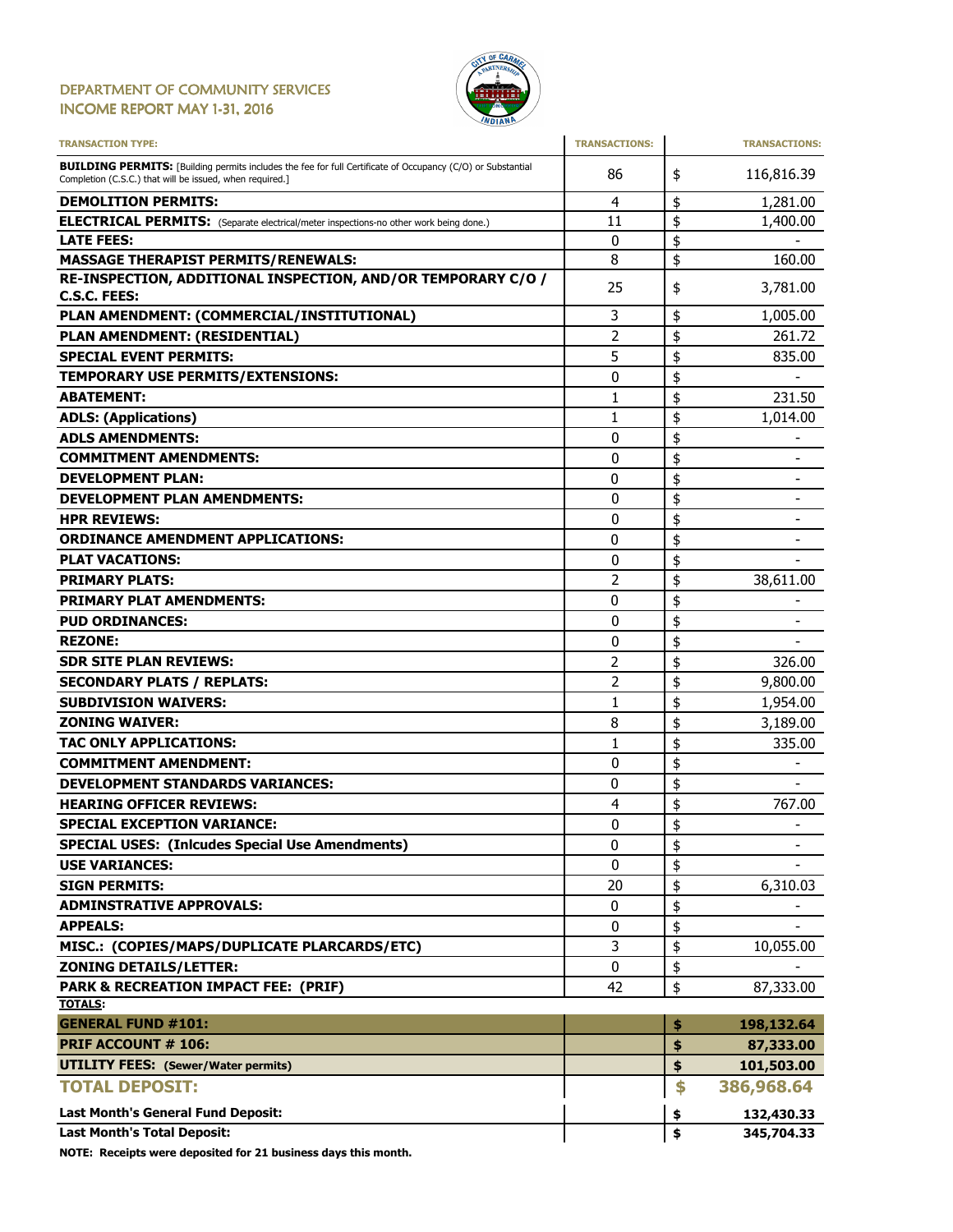| Date: 6/1/2016 |  |
|----------------|--|
|----------------|--|

| Issue<br>Date | Status | Permit<br>NO. | Subdiv Name                           | <b>Property Address</b>      | Permit Type Description                   | Estimated<br>Cost of<br>Constructio | Sa Ft          | <b>Contractor Name</b>                       | <b>Contractor Address</b>        | Cont.City           | Cont.<br>Cont<br>State<br>Zip | Cont.Phone    | Propety Owner (as listed<br>per applicant)     | Owner Adrs                               | Owner City           | Owner<br><b>State</b> | Owner<br>Zip |
|---------------|--------|---------------|---------------------------------------|------------------------------|-------------------------------------------|-------------------------------------|----------------|----------------------------------------------|----------------------------------|---------------------|-------------------------------|---------------|------------------------------------------------|------------------------------------------|----------------------|-----------------------|--------------|
| 05/02/16      |        | 6040008       |                                       | 12821 NEW MARKET ST E #300   | COMMERCIAL REMODEL                        | \$54,648                            | 2.500          | <b>IAGEMAN INVESTMENTS</b>                   | 8910 PURDUE RD #600              | <b>INDIANAPOLIS</b> | 46268                         |               | 317) 927-8300 NEW MARKET HG                    | 8910 PURDUE RD #600                      | <b>INDIANAPOLIS</b>  |                       | 46268        |
|               |        | 6040131       | THE MEADOWS AT THE LEGACY             | 4053 KNIGHTSTOWN WEST DR     | RESIDENTIAL SINGLE FAMILY DWELLING        | \$250,000                           | 4,597          | CALATLANTIC HOMES OF INDIANA                 | 9025 NORTH RIVER RD, SUITE 100   | <b>INDIANAPOLIS</b> | 46240                         | 317) 846-2783 | FALCON NEST II LLC                             | 1356 BEVERLY ROAD                        | <b>MCLEAN</b>        |                       | 22101        |
|               |        | 6040149       |                                       | 525 W 116 ST                 | DEMOLITION                                | \$0                                 | $\Omega$       | <b>BOLLIER, SETH</b>                         | 3589 W 200 S                     | GREENFIELD          | 46140                         | 317) 755-7044 | BAHLER, CLINTON & ALESA                        | 5644 SPINDRIFT LN                        | <b>NDIANAPOLIS</b>   |                       | 46220        |
|               |        | 6050001       | GRADLE INDUSTRIAL PARK                | 02 SW THIRD AVE              | <b><i>TEMPORARY USE SPECIAL EVENT</i></b> | \$0                                 | $\Omega$       | <b>JERK, PAUL</b>                            | 902 3RD AVE SW                   | CARMEL              | 46032                         | 305) 213-4970 | <b>BRIGHT HOUSE NETWORK</b>                    | 3030 ROOSEVELT AVE                       | <b>NDIANAPOLIS</b>   |                       | 46218        |
| 05/03/16      |        | 6040120 PT    | CARMEL SCIENCE AND TECHNOLOGY         | 726 ADAMS ST #120            | COMMERCIAL TENANT FINISH                  | \$60,000                            | 1,962          | <b>&amp; L MANAGEMENT, INC</b>               | <b>8825 S EAST ST</b>            | <b>INDIANAPOLIS</b> | 46227                         | 317) 783-0894 | <b>KLC REALTY LLC</b>                          | 4924 S. EMERSON                          | <b>INDIANAPOLIS</b>  |                       | 46203        |
|               |        | 6040134       |                                       | 4780 E 126 ST                | TEMPORARY USE SPECIAL EVENT               | \$0                                 | $\overline{0}$ | <b>ST MARKS UNITED METHODIST</b>             | 4780 E 126TH ST.                 | CARMEL              | 46033                         | 317) 846-4912 | ST MARKS UNITED METHODIST                      | 4780 E 126TH ST.                         | CARMEL               |                       | 46033        |
|               |        | 6040146 43    | SPRING LAKE ESTATES                   | 12188 TEAL LN                | RESIDENTIAL SINGLE FAMILY DWELLING        | \$400,000                           | 5,490          | <b>FEJASHKUMAR PATEL</b>                     | 11425 US HWY. 52 SOUTH           | <b>CLARKS HILL</b>  | 47930                         | 317) 384-2801 | PATEL, KESHVI                                  | 11425 US HWY 52 SOUTH                    | <b>CLARKS HILL</b>   |                       | 46032        |
|               |        | 6040177       |                                       | 11711 N PENNSYLVANIA ST #200 | TEMPORARY USE SPECIAL EVENT               | \$0                                 | $\overline{0}$ | GATEWAY CLASSIC CARS                         | 4400 W 96TH ST                   | CARMEL              | 46268<br>ΙN                   |               | NORTH PENNSYLVANIA STR. ASSOC.                 | 11711 PENNSYLVANIA ST N #200             | CARMEL               |                       | 46032        |
|               |        | 6040182 48    | WOODFIELD                             | 4181 WILLIAMSBURG DR         | RESIDENTIAL REMODEL                       | \$29,000                            | 900            | <b>BASELINE SERVICE COMPANY</b>              | 9465 COUNSELORS ROW #200         | <b>INDIANAPOLIS</b> | 46240                         |               | <b>HERSHBERGER, ADAM</b>                       | 14181 WILLIMSBURG DR                     | CARMEL               |                       | 46033        |
|               |        | 6040190       | <b>JACKSON'S GRANT ON WILLIAMS CR</b> | 2199 FRENZEL PKWY            | RESIDENTIAL SINGLE FAMILY DWELLING        | \$365,000                           | 8.289          | OREES PREMIER HOMES                          | 900 E 96TH ST                    | <b>INDIANAPOLIS</b> | 46240                         |               | 317) 347-7300 JACKSON'S GRANT REAL ESTATE, LLC | 3150 REPUBLIC BLVD N. STE 3              | <b>TOLEDO</b>        | OH                    | 43615        |
|               |        | 6040191       | LONG BRANCH ESTATES                   | 868 CASTLE ROCK DR           | RESIDENTIAL REMODEL                       | \$20,000                            | 400            | YNCH, GUNAY                                  | <b>3868 CASTLE ROCK DR</b>       | ZIONSVILLE          | 4607                          |               | YNCH, PETER J & GUNAY A                        | 3868 CASTLE ROCK DR                      | ZIONSVILLE           |                       | 46077        |
|               |        | 6040203       | WOODLAND SPRINGS                      | 1409 ROLLINGS SPG            | RESIDENTIAI PORCH ADDITION                | \$7,000                             | 384            | <b>GRAHAM, KEVIN W</b>                       | 1409 ROLLING SPRINGS DF          | CARMEL              | 46033                         |               | <b>GRAHAM, KEVIN W</b>                         | 1409 ROLLING SPRINGS DR                  | CARMEL               |                       | 46033        |
|               |        | 6040205       | <b>HADLEY GROVE</b>                   | 2693 HADLEY GROVE SOUTH DF   | RESIDENTIAL REMODEI                       | \$8,000                             | 360            | EIVA, MARVIN E                               | 2819 MINOR CT                    | <b>INDIANAPOLIS</b> | 46268                         | 317) 654-6669 | PIGUET, MONICA E                               | 2693 HADLEY GROVE SOUTH DR               | CARMEL               |                       | 46074        |
|               |        | 6040207       | JACKSON'S GRANT ON WILLIAMS CR        | 12207 FRENZEL PKWY           | RESIDENTIAL SINGLE FAMILY DWELLING        | \$321,000                           | 7,502          | DREES PREMIER HOMES                          | 900 E 96TH ST                    | <b>INDIANAPOLIS</b> | 46240                         | 317) 347-7300 | DREES PREMIER HOMES                            | 2629 WATERFRONT PKWY E DR #301           | <b>INDIANANPOLIS</b> |                       | 46214        |
| 05/04/16      |        | 6040162 100   | THE MEADOWS AT THE LEGACY             | <b>936 JOHN DICKINSON DR</b> | RESIDENTIAL SINGLE FAMILY DWELLING        | \$250,000                           | 4,335          | CALATLANTIC HOMES OF INDIANA                 | 9025 NORTH RIVER RD, SUITE 100   | <b>INDIANAPOLIS</b> | 46240                         | 317) 846-2783 | CALATLANTIC HOMES OF INDIANA INC               | 3025 NORTH RIVER RD. SUITE 100           | NDIANAPOLIS          |                       | 46240        |
|               |        | 6040164 23    |                                       | <b>4504 WATERCHASE CT</b>    | RESIDENTIAL SINGLE FAMILY DWELLING        | \$375,000                           | 5,362          | RYAN HOMES INC                               | 8425 WOODFIELD CROSSING STE 310W | <b>INDIANAPOLIS</b> | 46240                         |               | 317) 819-2623 RYAN HOMES INC                   | 8425 WOODFIELD CROSSING STE 31           | <b>INDIANAPOLIS</b>  |                       | 46240        |
|               |        | 6040184 143   | <b>JACKSON'S GRANT ON WILLIAMS CR</b> | 017 DOMINO DR                | RESIDENTIAL SINGLE FAMILY DWELLING        | \$343,000                           | 6.321          | DREES PREMIER HOMES                          | 900 E 96TH ST                    | <b>INDIANAPOLIS</b> | 46240                         | 317) 347-7300 | DREES PREMIER HOMES                            | 900 E 96TH ST                            | <b>INDIANAPOLIS</b>  |                       | 46240        |
|               |        | 6040196 85    | <b>NOODS AT SHELBORNE. THE</b>        | 3353 SHELBORNE WOODS PKWY    | RESIDENTIAL SINGLE FAMILY DWELLING        | \$644,000                           | 7,392          | PULTE HOMES OF INDIANA                       | 1590 N MERIDIAN ST #530          | CARMEL              | 46032                         | 317) 575-2350 | <b>PULTE HOMES</b>                             | 11590 MERIDIAN ST N #530                 | CARMEL               |                       | 46032        |
|               |        | 6040200 32    | THE PRESERVE AT BEAR CREEK            | 14242 DENALI DR              | RESIDENTIAL SINGLE FAMILY DWELLING        | \$364,000                           | 5,275          | PULTE HOMES OF INDIANA                       | 1590 N MERIDIAN ST #530          | CARMEL              | 46032                         | 317) 575-2350 | PULTE HOMES                                    | 1590 MERIDIAN ST N #530                  | CARMEL               |                       | 46032        |
|               |        | 6040210       | WESTMONT                              | 1606 NORDI AND DE            | RESIDENTIAL SINGLE FAMILY DWELLING        | \$360,744                           | 6.486          | <b>M/I HOMES</b>                             | 8500 KEYSTONE CROSSING           | <b>INDIANAPOLIS</b> | 46240                         | 317) 255-9900 | M/I HOMES OF INDIANA L.P.                      | 3500 KEYSTONE CROSSING #190              | <b>INDIANAPOLIS</b>  |                       | 46240        |
|               |        | 6040212       | <b>WESTMONT</b>                       | 1618 NORDLAND DR             | RESIDENTIAL SINGLE FAMILY DWELLING        | \$305,798                           | 4.999          | <b>M/I HOMES</b>                             | 3500 KEYSTONE CROSSING           | INDIANAPOLIS        | 46240                         | 317) 255-9900 | M/I HOMES OF INDIANA L.P.                      | 3500 KEYSTONE CROSSING #190              | <b>INDIANAPOLIS</b>  |                       | 46240        |
| 05/05/16      |        | 6040202       | <b>WESTMONT</b>                       | 13975 DANUBE DR              | RESIDENTIAL SINGLE FAMILY DWELLING        | \$250,000                           | 5,312          | CALATLANTIC HOMES OF INDIANA                 | 9025 NORTH RIVER RD, SUITE 100   | <b>INDIANAPOLIS</b> | 46240                         | 317) 846-2783 | CALATLANTIC HOMES OF INDIANA INC               | 9025 NORTH RIVER RD. SUITE 100           | <b>NDIANAPOLIS</b>   |                       | 46240        |
|               |        | 6050037       | <b>NUMAN'S ADDITION</b>               | 037 W ALIMAN DE              | ELECTRICAL PERMIT/INSPECTION              | \$0                                 | $\overline{0}$ | <b>SARIG, AMNON</b>                          | 037 W AUMAN DR                   | CARMEL              | 46032                         | 317) 900-6628 | SARIG, AMNON                                   | 1037 W AUMAN DR                          | CARMEL               |                       | 46032        |
| 05/06/16      |        | 6030072       | <b>/ILLAGE OF WESTCLAY</b>            | 12974 FEATHERBELL BLVD       | RESIDENTIAL PORCH ADDITION                | \$6,500                             | 320            | <b>VETTERSTAN, JEFF</b>                      | 2974 FEATHERBELL BLVD            | CARMEI              | 46032                         |               | <b>WETTERSTAN.JEFF</b>                         | 12974 FEATHERBELL BLVD                   | CARMEI               |                       | 46032        |
|               |        | 6040180       | PARKWOOD CROSSING                     | 250 96TH ST E 2ND FLOOR      | COMMERCIAL REMODEL                        | \$40,000                            | 2,085          | OUKE REALTY CORPORATION                      | 600 E. 96TH ST. #100             | <b>INDIANAPOLIS</b> | 46240                         |               | 117) 808-6000 DUKE REALTY, L.P.                | 600 96TH ST E #100                       | <b>INDIANAPOLIS</b>  |                       | 46240        |
|               |        | 6040185       | PARKWOOD CROSSING                     | 280 96TH ST E #320           | COMMERCIAL REMODEL                        | \$75,000                            | 3,148          | DUKE REALTY CORPORATION                      | 600 E. 96TH ST. #100             | <b>INDIANAPOLIS</b> | 46240                         |               | 317) 808-6000 DUKE REALTY, L.P.                | 600 96TH ST E #100                       | <b>INDIANAPOLIS</b>  |                       | 46240        |
|               |        | 6040186       | CARMEL SCIENCE AND TECHNOLOGY         | 305 CITY CENTER DR #120      | COMMERCIAL TENANT FINISH                  | \$353,000                           | 2.252          | C HART CO INC                                | 805 CITY CENTER DR #120          | CARMEL              | 46032                         | 317) 573-4800 | CONGRESSIONAL FLEX LLC                         | 10401 MERIDIAN ST N #210                 | <b>INDIANAPOLIS</b>  |                       | 46290        |
|               |        | 6040198       | <b>ASHMOOR</b>                        | 13048 ROSENDALE DR           | RESIDENTIAL SINGLE FAMILY DWELLING        | \$250,000                           | 7,220          | CALATLANTIC HOMES OF INDIANA                 | 9025 NORTH RIVER RD, SUITE 100   | <b>INDIANAPOLIS</b> | 46240                         | 317) 846-2783 | CALATLANTIC HOMES OF INDIANA INC               | 9025 NORTH RIVER RD, SUITE 100           | <b>NDIANAPOLIS</b>   |                       | 46240        |
|               |        | 6050007       | <b>NEWARK</b>                         | 014 OSWEGO RD                | <b>DEMOLITION</b>                         | \$0                                 | $\Omega$       | OLD TOWN DESIGN                              | 132 S RANGELINE RD STE 200       | CARMEL              | 46032                         | 317) 626-848  | OLD TOWN DESIGN GROUP                          | 132 RANGELINE RD 9                       | CARMEL               |                       | 46032        |
|               |        | 6050038       |                                       | 50 W 96TH ST                 | <b><i>TEMPORARY USE SPECIAL EVENT</i></b> | \$0                                 | $\Omega$       | <b>CLASSIC RENTAL</b>                        | 1333 E 86TH ST                   | <b>NDIANAPOLIS</b>  | 46240                         | 317) 253-0586 | DUKE REALTY, L.P.                              | 600 96TH ST E #100                       | <b>NDIANAPOLIS</b>   |                       | 46240        |
| 05/09/16      |        | 4050067       |                                       | <b>VORK DONE IN CLIENTS</b>  | MASSAGE THERAPIST PERMIT                  | \$0                                 | $\Omega$       | <b>IERNER, SUSAN F</b>                       | 3460 MOORE RD                    | <b>NDIANAPOLIS</b>  | 46278                         |               | SELF OWNED BUSINESSS                           | <b><i>NORK DONE IN CLIENTS HOMES</i></b> | <b>ARMEL</b>         |                       | 46032        |
|               |        | 6050011 24    | CHESTERTON                            | 2399 E 98 ST                 | RESIDENTIAL SWIMMING POOI                 | \$4,099                             | 3,195          | AMILY LEISURE                                | 1811 PENDLETON PIKE              | <b>INDIANAPOLIS</b> | 46236                         |               | 317) 823-4448 LAWRENCE, LISA                   | 2399 E 98TH ST                           | <b>NDIANAPOLIS</b>   |                       | 46280        |
| 05/10/16      |        | 6040166 4     | ACKSON'S GRANT ON WILLIAMS CR         | 502 BRIDGEMONT LN            | RESIDENTIAL SINGLE FAMILY DWELLING        | \$670,000                           | 5.878          | HOMES BY MCKENZIE                            | 4631 LISBORN DR                  | CARMEL              | 46033                         |               | JACKSON'S GRANT REAL ESTATE. LLC               | 3150 REPUBLIC BLVD N. STE 3              | <b>TOLEDO</b>        |                       | 43615        |
|               |        | 6040168 36    | ACKSON'S GRANT ON WILLIAMS CR         | 2175 HOBBY HORSE DF          | RESIDENTIAL SINGLE FAMILY DWELLING        | \$430,000                           | 3,748          | HOMES BY MCKENZIE                            | 4631 LISBORN DR                  | CARMEL              | 46033                         |               | JACKSON'S GRANT REAL ESTATE, LLC               | 3150 REPUBLIC BLVD N, STE 3              | TOLEDO               | OH                    | 43615        |
|               |        | 6040170 34    | ACKSON'S GRANT ON WILLIAMS CR         | 552 DYLAN DR                 | RESIDENTIAL SINGLE FAMILY DWELLING        | \$440,000                           | 3,875          | HOMES BY MCKENZIE                            | 4631 LISBORN DR                  | CARMEL              | 46033<br>ΙN                   |               | JACKSON'S GRANT REAL ESTATE, LLC               | 3150 REPUBLIC BLVD N, STE 3              | <b>TOLEDO</b>        | OH                    | 43615        |
|               |        | 6040172 10    | <b>IACKSON'S GRANT ON WILLIAMS CR</b> | 38 BRIDGEMONT LN             | RESIDENTIAL SINGLE FAMILY DWELLING        | \$580,000                           | 5,280          | <b>HOMES BY MCKENZIE</b>                     | 4631 LISBORN DR                  | CARMEL              | 46033                         |               | JACKSON'S GRANT REAL ESTATE, LLC               | 3150 REPUBLIC BLVD N, STE 3              | <b>TOLEDO</b>        | OH                    | 43615        |
|               |        | 6040187 22    | <b>ILLAGE OF WESTCLAY</b>             | 764 BEAUFAIN ST              | RESIDENTIAL SWIMMING POOI                 | \$80,000                            | 3.280          | <b>DALTON CONSTRUCTION</b>                   | 3734 W 1100 SOUTH                | PENDLETON           | 46064                         | 317) 281-7322 | FOUTS, ANDY & KRISTEN                          | 1764 BEAUFAIN ST                         | CARMEL               |                       | 46032        |
|               |        | 6050019 38    | <b>AUMAN'S ADDITION</b>               | 1041 W AUMAN DR              | RESIDENTIAL PORCH ADDITION                | \$12,000                            | 154            | ROGERS, JEFF                                 | 8433 S 300 E                     | MARKLESVILLI        | 46056                         |               | 765) 621-3790 DIANNA & PATRICK MORTON          | 1041 AUMAN DR W                          | CARMEL               |                       | 46032        |
|               |        | 6050039       |                                       | 0580 N MERIDIAN ST           | TEMPORARY USE SPECIAL EVENT               | \$0                                 | $\sqrt{ }$     | CLASSIC RENTAL                               | 1333 E 86TH ST                   | INDIANAPOLIS        | 46240                         | 317) 253-0586 | ST VINCENT HEART CENTER OF IND                 | 10580 N MERIDIAN                         | CARMEL               |                       | 46032        |
|               |        | 6050054       | VILLAGE OF WESTCLAY                   | 2041 BROUGHTON ST            | RESIDENTIAL TOWNHOME                      | \$263,000                           | 2,629          | PULTE HOMES OF INDIANA                       | 1590 N MERIDIAN ST #530          | CARMEL              | 46032                         | 317) 575-2350 | PULTE HOMES                                    | 1590 N. MERIDIAN ST #530                 | CARMEL               |                       | 46032        |
|               |        | 6050056       | VILLAGE OF WESTCLAY                   | 2045 BROUGHTON ST            | RESIDENTIAL TOWNHOME                      | \$266,000                           | 2,629          | PULTE HOMES OF INDIANA                       | 1590 N MERIDIAN ST #530          | CARMEL              | 46032                         |               | 317) 575-2350 PULTE HOMES                      | 11590 N. MERIDIAN ST #530                | CARMEL               |                       | 46032        |
|               |        | 6050058       | VILLAGE OF WESTCLAY                   | 2037 BROUGHTON ST            | <b>RESIDENTIAL TOWNHOME</b>               | \$264,000                           | 2,629          | PULTE HOMES OF INDIANA                       | 11590 N MERIDIAN ST #530         | CARMEL              | 46032                         |               | 317) 575-2350 PULTE HOMES                      | 11590 N. MERIDIAN ST #530                | CARMEL               |                       | 46032        |
|               |        |               |                                       | 126<br><b>Total Permits:</b> |                                           |                                     |                | <b>Total Estimated Cost of Construction:</b> | \$40,452,856.00                  |                     |                               | Total Sq.Ft.: | 606,231                                        |                                          |                      |                       |              |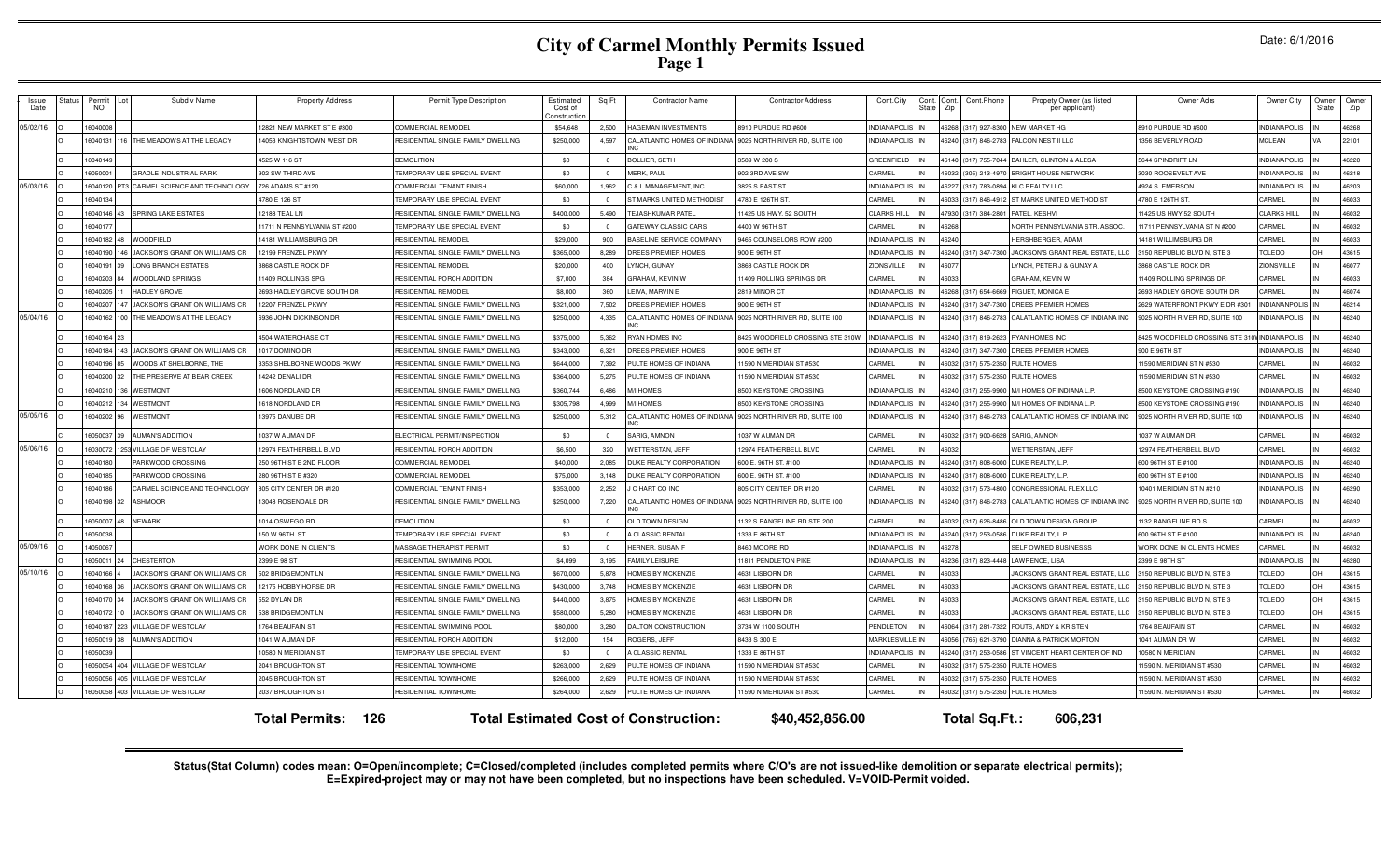|  |  | Date: 6/1/2016 |  |
|--|--|----------------|--|
|--|--|----------------|--|

| Issue<br>Date | itatus | Permit<br>NO. | Subdiv Name                      | <b>Property Address</b>                                          | Permit Type Description               | Estimated<br>Cost of<br>onstructio | Sq Ft                   | <b>Contractor Name</b>                        | <b>Contractor Address</b>        | Cont.City           | Cont. | Cont.Phone<br>Zip       | Propety Owner (as listed<br>per applicant) | Owner Adrs                      | Owner City          | Owner<br><b>State</b> | Owner<br>Zip |
|---------------|--------|---------------|----------------------------------|------------------------------------------------------------------|---------------------------------------|------------------------------------|-------------------------|-----------------------------------------------|----------------------------------|---------------------|-------|-------------------------|--------------------------------------------|---------------------------------|---------------------|-----------------------|--------------|
| 05/10/16      |        | 6050060       | 402 VILLAGE OF WESTCLAY          | 2033 BROUGHTON ST                                                | RESIDENTIAL SINGLE FAMILY DWELLING    | \$264,000                          | 2,629                   | PULTE HOMES OF INDIANA                        | 11590 N MERIDIAN ST #530         | CARMEL              |       | 46032 (317) 575-2350    | PULTE HOMES OF INDIANA                     | 11590 N MERIDIAN ST #530        | CARMEL              |                       | 46032        |
|               |        | 16050063      | VILLAGE OF WESTCLAY              | 2029 BROUGHTON ST                                                | RESIDENTIAL TOWNHOME                  | \$266,000                          | 2,629                   | PULTE HOMES OF INDIANA                        | 11590 N MERIDIAN ST #530         | CARMEL              |       | 16032<br>(317) 575-2350 | PULTE HOMES                                | 11590 N. MERIDIAN ST #530       | CARMEL              |                       | 46032        |
|               |        | 16050064      | <b>CLARIDGE FARM</b>             | 436 N CLARIDGE WAY                                               | ELECTRICAL PERMIT/INSPECTION          | \$0                                | $\Omega$                | <b>MISTER SPARKY</b>                          | 5561 W. 74TH ST                  | <b>INDIANAPOLIS</b> |       | 6268<br>(317) 874-8748  | SAGI, HEMI                                 | 1436 N CLARIDGE WAY             | <b>ARMEL</b>        |                       | 46032        |
|               |        | 1605006       |                                  | 1799 COLLEGE AVE N                                               | ELECTRICAL PERMIT/INSPECTION          | \$0                                | $\Omega$                | <b>BARTH ELECTRIC</b>                         | 1934 N ILLINOIS                  | <b>INDIANAPOLIS</b> |       | 16202<br>(317) 924-622  | COMPASS / CONSECO G                        | PO BOX 260888                   | <b>LANO</b>         |                       | 75026-0      |
|               |        | 6050066       |                                  | 320 CITY CENTER DR                                               | ELECTRICAL PERMIT/INSPECTION          | \$0                                | $\Omega$                | BARTH ELECTRIC                                | 1934 N ILLINOIS                  | NDIANAPOLIS         |       | 6202<br>(317) 924-622   | ALLIED SOLUTIONS                           | 1320 CITY CENTER DR             | ARMEI               |                       | 46032        |
| 05/11/16      |        | 1405001       |                                  | SELF OWNED BUSINESS                                              | MASSAGE THERAPIST PERMIT              | \$0                                | $\Omega$                | JONES, MIA KILEEN                             | 5772 W WOODHAVEN DF              | <b>MCCORDSVIL</b>   |       | 16055<br>317) 966-796   | SELF OWNED BUSINESS                        | WORK DONE IN CLIENTS HOMES      | CARMEL              |                       | 46032        |
|               |        | 6040001       | <b>CROOKED STICK ESTATES</b>     | 2070 ST ANDREWS CIR                                              | RESIDENTIAL ADDITION AND REMODEI      | \$150,000                          | 288                     | <b>GRADISON BUILDING CORP</b>                 | 6330 E 75TH ST, #156             | NDIANAPOLI:         |       | 6250<br>317) 594-757    | CONWAY, BRIAN                              | 2070 ST ANDREWS CIR             | <b>ARMEI</b>        |                       | 46032        |
|               |        | 1604018       | <b>HARROWGATE</b>                | 236 BEXHILL DR                                                   | RESIDENTIAL REMODEI                   | \$10,000                           | 550                     | COX. RAYMOND                                  | 16162 HOWDEN DR                  | WESTFIELD           |       | 6074                    | COX, RAYMOND                               | 16162 HOWDEN DR                 | WESTFIELD           |                       | 46074        |
|               |        | 605000        | <b>LONGRIDGE ESTATES</b>         | 3974 NINA DF                                                     | RESIDENTIAL DECK ADDITION             | \$6,000                            | 400                     | KSM HOMES, LLC                                | 3237 WHISPERING PINES            | <b>ARMF</b>         |       | 6032<br>317) 450-231    | SHURR, TIM & STACEY                        | 13974 NINA DR                   | <b>ARME</b>         |                       | 46074        |
|               |        | 605000        |                                  | 11611 N MERIDIAN ST #200                                         | <b>COMMERCIAL TENANT FINISH</b>       | \$46,500                           | 6,399                   | CAPITOL CONSTRUCTION<br><b>ERVICES</b>        | 11051 VILLAGE SQUARE LN          | <b>FISHERS</b>      |       | 6038<br>(317) 574-548   | ZELLER REALTY GROUP                        | 11611 MERIDIAN ST N #120        | <b>ARMEL</b>        |                       | 46032        |
|               |        | 16050009      |                                  | 21 RANGE LINE RD N                                               | TEMPORARY USE SPECIAL EVENT           | \$0                                | $\overline{\mathbf{0}}$ | MORRIS, GEORGIANA                             | 5028 LE THANS DR                 | <b>INDIANAPOLIS</b> |       | 46205 (317) 599-226     | <b>PNC BANK</b>                            | 21 RANGE LINE RD                | CARMEL              |                       | 46033        |
|               |        | 16050012      | <b>LYNNWOOD</b>                  | <b>2564 SCOTTISH BND</b>                                         | RESIDENTIAL REMODEL                   | \$23,350                           | 934                     | <b>STEVE GRAY RENOVATIONS</b>                 | 7111 FREMONT COURT               | <b>INDIANAPOLIS</b> |       | 46256<br>(317) 596-0928 | WINTERS, DOUG & EMILY                      | 12564 SCOTTISH BEND             | CARMEL              |                       | 46033        |
|               |        | 6050034       | <b>COTTAGES AT CARMEL</b>        | <b>470 CHIMNEY ROCK DR</b>                                       | RESIDENTIAL TOWNHOME                  | \$185,000                          | 2.962                   | HIGHLINEUS, LLC                               | 11722 ALLISONVILLE RD., STE 207  | <b>ISHERS</b>       |       | 6038                    | HIGHLINEUS, LLC                            | 11722 ALLISONVILLE RD., STE 207 | <b>ISHERS</b>       |                       | 46038        |
|               |        | 605005        | <b>COTTAGES AT CARMEL</b>        | <b>466 CHIMNEY ROCK DR</b>                                       | RESIDENTIAI TOWNHOME                  | \$185,000                          | 3,230                   | HIGHLINEUS, LLC                               | 1722 ALLISONVILLE RD., STE 207   | <b>ISHERS</b>       | 16038 |                         | CARMEL COTTAGES, LLC                       | 11057 ALLISONVILLE RD, STE 207  | <b>ISHERS</b>       |                       | 46032        |
| 05/12/16      |        | 604014        | 3 CARMEL SCIENCE AND TECHNOLOGY  | 726 ADAMS ST #120                                                | WALL SIGN PERMANENT                   | \$0                                | 44                      | SF SIGN SPECIALISTS                           | 6468 RUCKER RD                   | NDIANAPOLIS         |       | 317) 251-121<br>6220    | <b>KLC REALTY LLC</b>                      | 4924 S. EMERSON                 | <b>NDIANAPOLIS</b>  |                       | 46203        |
|               |        | 604020        | THE MEADOWS AT THE LEGACY        | 14013 KNIGHTSTOWN DRIVE W                                        | RESIDENTIAL REMODEI                   | \$24,463                           | 876                     | CMH BUILDERS INC                              | 8847 COMMERCE PARK PLACE         | <b>INDIANAPOLIS</b> |       | (317) 714-653<br>6268   | CLARK, BRIAN & LINDSAY                     | 14013 KNIGHTSTOWN DR W          | <b>ARMEL</b>        |                       | 46033        |
|               |        | 605001        | PONDS WEST                       | 1012 PINE HILL WAY                                               | RESIDENTIAL ACCESSORY STRUCTURE       | \$100,000                          | 832                     | <b>(ENNETH WATSON DESIGN</b>                  | 1720 WEDGEPORT LN                | <b>ISHERS</b>       |       | 603<br>317) 542-31      | <b>GRAY GRANT</b>                          | 1012 PINE HILL WAY              | <b>ARMEL</b>        |                       | 46032        |
|               |        | 605002        | THE MEADOWS AT THE LEGACY        | 4037 KNIGHTSTOWN WEST DR                                         | RESIDENTIAL SINGLE FAMILY DWELLING    | \$380,000                          | 5,558                   | CALATLANTIC HOMES OF INDIAN                   | 9025 NORTH RIVER RD, SUITE 100   | NDIANAPOLIS         |       | 6240<br>(317) 846-278   | CALATLANTIC HOMES OF INDIANA INC           | 9025 NORTH RIVER RD, SUITE 100  | <b>INDIANAPOLIS</b> |                       | 46240        |
|               |        | 16050048      |                                  | WORK DONE IN CLIENTS                                             | MASSAGE THERAPIST PERMIT              | \$0                                | $\overline{0}$          | RIVERA, SANDRA                                | 13813 MEADOW LAKE DR             | <b>FISHERS</b>      |       | 6038                    | SELF OWNED BUSINESSS                       | WORK DONE IN CLIENTS HOMES      | <b>ARMEL</b>        |                       | 46032        |
| 05/13/16      |        | 15110074      |                                  | 1505 N ILLINOIS ST - PNC BANK INSIDE STOCOMMERCIAL TENANT FINISH |                                       | \$146,000                          | 651                     | CAPITOL CONSTRUCTION<br><b>SERVICES</b>       | 11051 VILLAGE SQUARE LN          | <b>ISHERS</b>       |       | 16038<br>(317) 574-5488 | THE BRIDGES II LLC                         | 600 E 96TH ST, STE 150          | NDIANAPOLIS         |                       | 46240        |
|               |        | 6030230       |                                  | 3105 TOWNE RD                                                    | RESIDENTIAL SINGLE FAMILY DWELLING    | \$790,000                          | 5,670                   | <b>CRANE BUILDERS</b>                         | 5022 ROCKVILLE RD                | <b>INDIANAPOLIS</b> |       | 6224<br>317) 481-14     | RUDD, MARK C & FANG WU RUDD                | 13004 TUSCANY BLVD              | CARMEL              |                       | 46032        |
|               |        | 603023        |                                  | 3105 TOWNE RD                                                    | RESIDENTIAL DETACHED GARAGE OR CARPOI | \$40,000                           | 435                     | CRANE BUILDERS                                | 022 ROCKVILLE RD                 | <b>NDIANAPOLIS</b>  |       | 317) 481-147<br>6224    | RUDD, MARK C & FANG WU RUDD                | 3004 TUSCANY BLVD               | ARMEI               |                       | 46032        |
|               |        | 604017        | <b>HAYDEN RUN</b>                | 3063 WILDMAN LN                                                  | RESIDENTIAL DECK ADDITION             | \$3,500                            | 150                     | <b>SAGGAR, RAHUL &amp; SEEMA</b>              | <b>8063 WILDMAN LN</b>           | <b>ARMEL</b>        |       | 6032                    | SAGGAR, RAHUL & SEEMA                      | 3063 WILDMAN LN                 | ARMEL               |                       | 46032        |
|               |        | 6050013       | DOUBLE ACRE ESTATE               | 2757 W 146 ST                                                    | RESIDENTIAL PORCH ADDITION            | \$2,200                            | 360                     | RINKEL, BRANDON                               | 2757 W 146TH ST                  | <b>ARMEL</b>        |       | 6074                    | <b>FRINKEL, BRANDON</b>                    | 2757 W 146TH ST                 | <b>ARMEL</b>        |                       | 46074        |
|               |        | 6050015       | <b>WEST CARMEL CENTER</b>        | 10401 N MICHIGAN RD                                              | COMMERCIAL REMODEL                    | \$150,500                          | 3,274                   | TAYLOR BROTHERS<br><b>CONSTRUCTION</b>        | 4555 MIDDLE RD                   | COLUMBUS            |       | 7203 (812) 379-9547     | <b>TARGET CORPORATION</b>                  | 1000 NICOLLET MALL              | <b>MINNEAPOLIS</b>  | MN                    | 55403        |
|               |        | 1605004       |                                  | 111 CONGRESSIONAL BLVD                                           | TEMPORARY USE SPECIAL EVENT           | \$0                                | $\Omega$                | A CLASSIC RENTAL                              | 1333 E 86TH ST                   | <b>INDIANAPOLIS</b> |       | 6240<br>(317) 253-0586  | <b>BALDWIN &amp; LYONS</b>                 | 111 CONGRESSIONAL BLVD          | <b>ARMEI</b>        |                       | 46032        |
|               |        | 1605010       | 87 COOL CREEK ESTATES            | 1504 E 126 ST                                                    | ELECTRICAL PERMIT/INSPECTION          | \$0                                | $\Omega$                | <b>BARTH ELECTRIC</b>                         | 1934 N ILLINOIS                  | <b>INDIANAPOLIS</b> |       | 6202<br>(317) 924-622   | <b>UNKNOWN</b>                             |                                 |                     |                       |              |
| 05/16/16      |        | 1605003       | WOODS AT SHELBORNE, THE          | 3365 SHELBORNE WOODS PKWY                                        | RESIDENTIAL SINGLE FAMILY DWELLING    | \$620,000                          | 7,860                   | PULTE HOMES OF INDIANA                        | 11590 N MERIDIAN ST #530         | CARMEL              |       | 6032<br>(317) 575-235   | PULTE HOMES                                | 11590 MERIDIAN ST N #530        | CARMEL              |                       | 46032        |
|               |        | 605006        |                                  | 11799 COLLEGE AVE N                                              | TEMPORARY USE SPECIAL EVENT           | \$0                                | $\Omega$                | A CLASSIC RENTAL                              | 1333 E 86TH ST                   | INDIANAPOLI:        |       | 624<br>317) 253-05      | COMPASS / CONSECO G                        | PO BOX 26088                    | <b>LANO</b>         |                       | 75026-0      |
| 05/17/16      |        | 604015        |                                  | 1246 TOWNE RD                                                    | RESIDENTIAL ADDITION-ROOM(S           | \$12,000                           | 168                     | CENTENNIAL CONSTRUCTION                       | 40 3RD AVE SW                    | <b>ARMEL</b>        |       | 317) 848-7634<br>5032   | MORETTO, TOM                               | 1246 TOWNE RD                   | ARMEL               |                       | 46032        |
|               |        | 605007        | 1 LAKEWOOD GARDENS               | 2527 E 99 ST                                                     | RESIDENTIAL SWIMMING POOL             | \$59,000                           | 1.012                   | POOLS OF FUN                                  | 891 CLARK CREEK ROAD             | LAINFIELD           |       | 317) 839-331<br>6168    | BEGLEY, GREG & DIANA                       | 2527 E 99TH ST                  | <b>ARMEI</b>        |                       | 46080        |
|               |        | 6050078       | NATHAN HAWKINS SECOND ADDITION   | 210 N RANGE LINE RD                                              | <b>DEMOLITION</b>                     | \$0                                | $\Omega$                | USTOM LIVING INC                              | PO BOX 901                       | ARMFI               |       | 6082                    | 317) 289-5990 WILSON, BOB                  | 210 N RANGELINE RD              | ARMEI               |                       | 46032        |
| 05/18/16      |        | 16040121      |                                  | 421 RANGE LINE RD S                                              | COMMERCIAL REMODEL                    | \$125,000                          | 500                     | <b>SHAMROCK DEVELOPMENT</b>                   | 5775 NIMTZ PKWY                  | SOUTH BEND          |       | 6628                    | 574) 245-4700 CVS HEALTH                   | <b>CVS DR</b>                   | WOONSOCKET          |                       | 02895        |
|               |        | 6050062       | PARKWOOD CROSSING                | 600 96TH ST E #575                                               | COMMERCIAL REMODEL                    | \$115,000                          | 1,542                   | DUKE CONSTRUCTION                             | 600 E 96TH ST #100               | NDIANAPOLIS         |       | 16240                   | (317) 808-6000 DUKE WEEKS REALTY LP        | 600 E 96TH ST                   | <b>INDIANAPOLIS</b> |                       | 46240        |
|               |        | 16050076      | 14 THE SANCTUARY AT 116TH STREET | 4550 AVEDON WAY                                                  | RESIDENTIAL SINGLE FAMILY DWELLING    | \$380,000                          | 5,483                   | RYAN HOMES INC                                | 8425 WOODFIELD CROSSING STE 310W | <b>INDIANAPOLIS</b> |       | 16240<br>(317) 819-2623 | <b>RYAN HOMES INC</b>                      | 8425 WOODFIELD CROSSING STE 31  | <b>INDIANAPOLIS</b> |                       | 46240        |
|               |        | 1605008       |                                  | 1405 SPRING MILL RD #300                                         | COMMERCIAL TENANT FINISH              | \$190,000                          | 3,400                   | <b>GILLIATTE GENERAL</b><br><b>ONTRACTORS</b> | 2515 BLOYD AVE                   | NDIANAPOLIS         |       | 6218<br>(317) 638-3355  | <b>GERSHMAN PARTNERS</b>                   | 600 E 96TH ST #595              | NDIANAPOLIS         |                       | 46240        |
|               |        | 605009        | 3 THE SANCTUARY AT 116TH STREET  | 4538 AVEDON WAY                                                  | RESIDENTIAL SINGLE FAMILY DWELLING    | \$345,000                          | 4.952                   | RYAN HOMES INC                                | 8425 WOODFIELD CROSSING STE 310W | NDIANAPOLIS         |       | 6240<br>(317) 819-2623  | <b>RYAN HOMES</b>                          | 8425 WOODFIELD CROSSING BLVD    | <b>INDIANAPOLIS</b> |                       | 46240        |
|               |        | 605011        | <b>EDEN GLEN</b>                 | 2010 EDEN GLEN DR                                                | ELECTRICAL PERMIT/INSPECTION          | \$0                                |                         | <b>IISTER SPARKY</b>                          | 5561 W. 74TH ST                  | NDIANAPOLIS         |       | 317) 874-8748<br>6268   | DEANE, CLARENCE                            | 12010 EDEN GLEN DF              | ARMEL               |                       | 46033        |
|               |        | 605012        |                                  | 1596 N MERIDIAN ST                                               | ELECTRICAL PERMIT/INSPECTION          | \$0                                | $\Omega$                | <b>OOSIER CO INC</b>                          | 5421 86TH ST W                   | NDIANAPOLIS         |       | 6261                    | NDO.                                       | 7701 E MELTON RD                | <b>ARY</b>          |                       | 46403        |
| 05/19/16      |        | 605007        | <b>NOODFIELD</b>                 | 398 WOODFIELD DR                                                 | RESIDENTIAL PORCH ADDITION            | \$70,000                           | 396                     | SAE CUSTOM HOMES                              | 033 3RD AVE SW #203              | <b>ARMEL</b>        |       | 6032                    | 317) 590-5324 KRUSE, SPENCER & ABIGAIL     | 398 WOODFIELD DF                | ARMEL               |                       | 46033        |
|               |        | 605010        | FRANK E HAWKINS ADDITION         | 330 SW SECOND ST                                                 | RESIDENTIAL SWIMMING POOL             | \$30,000                           | 1,778                   | <b>MORAN, MARK</b>                            | 2039 S 600 E                     | <b>REENFIELD</b>    |       | 317) 250-957<br>6140    | STUDEBAKER, MARK P & MELODY R              | 330 2ND ST SW                   | <b>ARMEI</b>        |                       | 46032        |
|               |        | 605012        | HOLADAY HILLS AND DALES          | 0130 HILLSDALE DR                                                | ELECTRICAL PERMIT/INSPECTION          | \$0                                | $\Omega$                | J & J ELECTRIC INC                            | 5885 HALL RD                     | <b>LAINFIELD</b>    |       | (317) 838-5837<br>46168 | STOFFREGAN, PATRICK                        | 10130HILLSDALE DR               | CARMEL              |                       | 46032        |
|               |        |               |                                  | 126<br><b>Total Permits:</b>                                     |                                       |                                    |                         | <b>Total Estimated Cost of Construction:</b>  | \$40,452,856.00                  |                     |       | Total Sq.Ft.:           | 606,231                                    |                                 |                     |                       |              |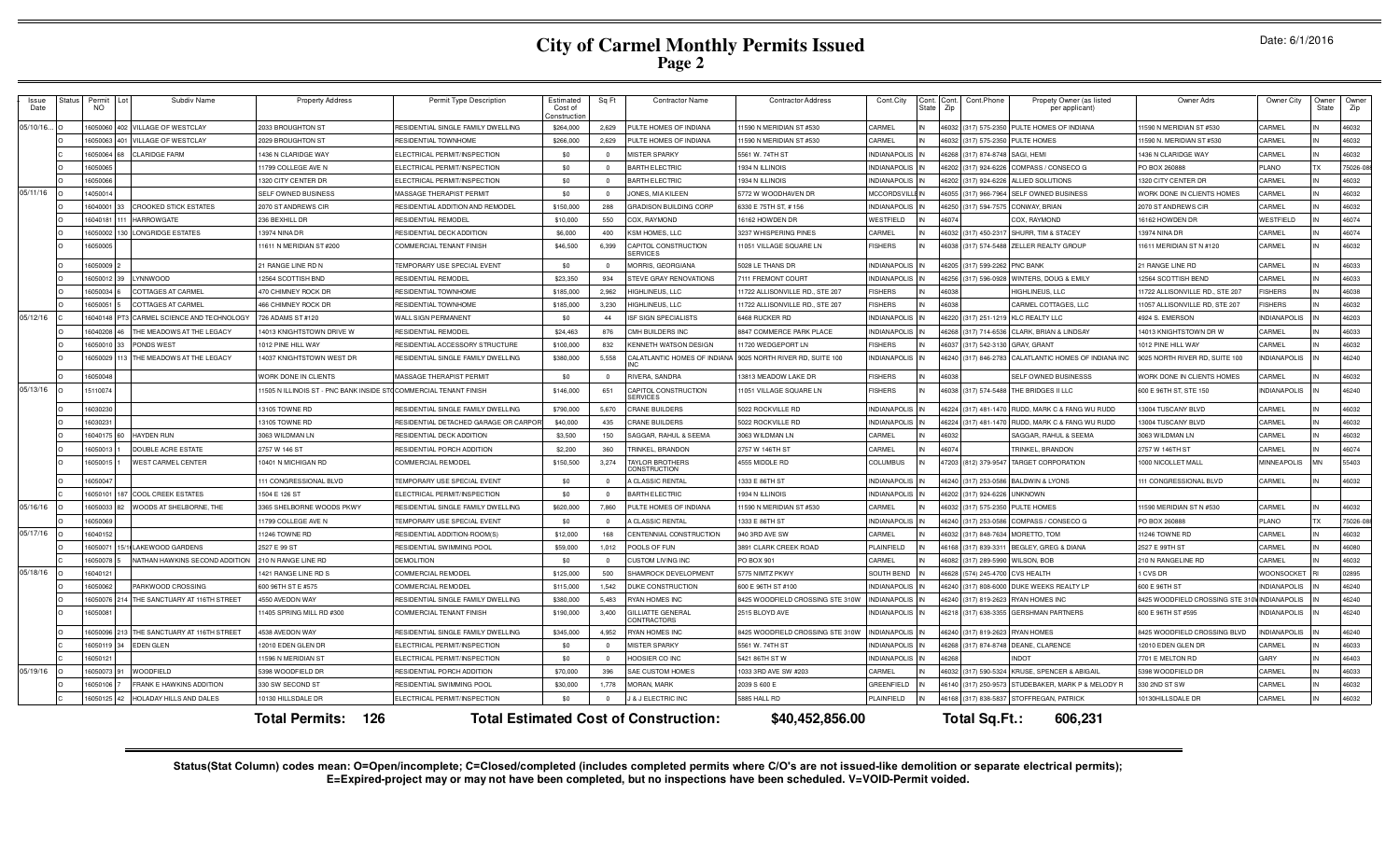| Date: 6/1/2016 |  |  |  |
|----------------|--|--|--|
|----------------|--|--|--|

| Issue<br>Date | tatus | Permi<br>NO. | Subdiv Name                         | <b>Property Address</b>                                          | Permit Type Description                | Estimated<br>Cost of<br>constructio | Sa Ft    | <b>Contractor Name</b>                       | <b>Contractor Address</b>       | Cont.City<br>State  | Cont.<br>Zip |                      | Cont.Phone           | Propety Owner (as listed<br>per applicant)          | Owner Adrs                      | Owner City          | <b>Dwner</b><br><b>State</b> | Owner<br>Zip |
|---------------|-------|--------------|-------------------------------------|------------------------------------------------------------------|----------------------------------------|-------------------------------------|----------|----------------------------------------------|---------------------------------|---------------------|--------------|----------------------|----------------------|-----------------------------------------------------|---------------------------------|---------------------|------------------------------|--------------|
| 05/20/16      |       | 605006       |                                     | 1555 N MERIDIAN ST 3RD FLOOR                                     | <b>COMMERCIAL TENANT FINISH</b>        | \$313,400                           | 17,490   | <b>CAPITOL CONSTRUCTION</b>                  | 1051 VILLAGE SQUARE LN          | <b>FISHERS</b>      | 46038        |                      | 317) 574-5488        | <b>INHYIF REIV SIERRA, LLC</b>                      | 44 BROADWAY S 10TH FLOOR        | <b>WHITE PLAINS</b> |                              | 10601        |
|               |       | 16050068     |                                     | 366 S RANGE LINE RD                                              | COMMERCIAL TENANT FINISH               | \$140,000                           | 1,575    | ALDERSON COMMERCIAL GROUP                    | 425 W SOUTH ST #100             | <b>INDIANAPOLIS</b> |              |                      |                      | 46225 (317) 889-3800 KITE REALTY GROUP              | 30 S MERIDIAN ST #1100          | <b>INDIANAPOLIS</b> |                              | 46204        |
|               |       | 6050082      |                                     | 365 W 116TH ST                                                   | COMMERCIAL TENANT FINISH               | \$273,000                           | 2,100    | CAPITOL CONSTRUCTION<br>SERVICES             | 1051 VILLAGE SQUARE LN          | <b>EISHERS</b>      |              |                      | 46038 (317) 574-5488 | STARBUCKS COFFEE CO                                 | 564 W RANDOLPH ST               | CHICAGO             |                              | 60661        |
|               |       | 16050104     | NATHAN HAWKINS SECOND ADDITION      | 210 N RANGE LINE RD                                              | COMMERCIAL ADDITION & REMODEL          | \$365,888                           | 4,154    | CUSTOM LIVING INC                            | PO BOX 901                      | CARMEL              |              |                      | 46082 (317) 289-5990 | <b>WILSON, BOB</b>                                  | 10 N RANGELINE RD               | CARMEL              |                              | 46032        |
|               |       | 1605010      |                                     | VORK DONE IN CLIENTS                                             | MASSAGE THERAPIST PERMIT               | \$0                                 | $\Omega$ | COLEMAN, KATHRYN M                           | 5430 RUEMONET, APT C            | <b>INDIANAPOLIS</b> |              |                      | 46220 (317) 931-9569 | SELF OWNED BUSINESSS                                | WORK DONE IN CLIENTS HOMES      | CARMEL              |                              | 46032        |
|               |       | 16050108     |                                     | 1204 WESTFIELD BLVD                                              | RESIDENTIAL SINGLE FAMILY DWELLING     | \$420,104                           | 5,848    | DAVID WEEKLEY HOMES                          | 9310 NORTH MERIDIAN STREET, STE | <b>INDIANAPOLIS</b> |              |                      | 46260 (317) 669-8500 | DAVID WEEKLEY HOMES                                 | 9310 NORTH MERIDIAN STREET, STE | <b>INDIANAPOLIS</b> |                              | 46260        |
|               |       | 16050110     | <b>ASHMOOR</b>                      | 3553 ROSENDALE DR                                                | RESIDENTIAL SINGLE FAMILY DWELLING     | \$250,000                           | 6,981    | CALATLANTIC HOMES OF INDIANA                 | 9025 NORTH RIVER RD, SUITE 100  | <b>INDIANAPOLIS</b> |              |                      | 46240 (317) 846-2783 | CALATLANTIC HOMES OF INDIANA INC                    | 9025 NORTH RIVER RD, SUITE 100  | <b>INDIANAPOLIS</b> |                              | 46240        |
|               |       | 6050112      | <b>ASHMOOR</b>                      | 491 YANCEY PL                                                    | RESIDENTIAL SINGLE FAMILY DWELLING     | \$350,000                           | 8,250    | CALATLANTIC HOMES OF INDIANA                 | 9025 NORTH RIVER RD, SUITE 100  | NDIANAPOLIS         |              |                      | 46240 (317) 846-2783 | CALATLANTIC HOMES OF INDIANA INC                    | 9025 NORTH RIVER RD, SUITE 100  | NDIANAPOLIS         |                              | 46240        |
|               |       | 1605012      |                                     | 1242 W 136 ST                                                    | GROUND SIGN TEMPORARY                  | \$0                                 | 32       | T & W CORPORATION                            | 3841 W MORRIS ST                | <b>INDIANAPOLIS</b> |              |                      | 46241 (317) 244-7637 | STANLEY, JAMES D                                    | 6590 S INDIANAPOLIS RD          | WHITESTOWN          |                              | 46077        |
| 05/23/16      |       | 1406007      |                                     | SELF OWNED BUSINESS                                              | MASSAGE THERAPIST PERMIT               | \$0                                 | $\Omega$ | <b>HERNANDEZ, ROSA</b>                       | 12405 KEELEY COURT BUILDING 11  | <b>ISHERS</b>       |              | 46038 (775) 247-307  |                      | SELF OWNED BUSINESS                                 | WORK DONE IN CLIENTS HOMES      | CARMEL              |                              | 46032        |
|               |       | 1604015      |                                     | 242 W 136 ST                                                     | INSTITUTIONAL ADDITION & REMODEL       | \$3,000,000                         | 33,026   | T & W CORPORATION                            | P.O. BOX 42267                  | <b>INDIANAPOLIS</b> |              | 46242- (317) 244-763 |                      | STANLEY, JAMES D                                    | 6590 S INDIANAPOLIS RD          | <b>WHITESTOWN</b>   |                              | 46077        |
|               |       | 6050080      | <b>ASHMOOR</b>                      | <b>3571 ROSENDALE DR</b>                                         | <b><i>FEMPORARY USE MODEL HOME</i></b> | \$0                                 |          | CALATLANTIC HOMES OF INDIANA                 | 9025 NORTH RIVER RD, SUITE 100  | <b>INDIANAPOLIS</b> | 46240        |                      | 317) 846-2783        | CALATLANTIC HOMES OF INDIANA INC                    | 9025 NORTH RIVER RD, SUITE 100  | <b>INDIANAPOLIS</b> |                              | 46240        |
|               |       | 6050087      | 01 WESTMONT                         | 3914 PINTO DR                                                    | RESIDENTIAL SINGLE FAMILY DWELLING     | \$390,000                           | 5,608    | CALATLANTIC HOMES OF INDIANA                 | 9025 NORTH RIVER RD, SUITE 100  | NDIANAPOLIS         |              |                      | 46240 (317) 846-2783 | CALATLANTIC HOMES OF INDIANA INC                    | 9025 NORTH RIVER RD, SUITE 100  | NDIANAPOLIS         |                              | 46240        |
|               |       | 16050103     |                                     | 4560 RIVER RD #110                                               | <b>COMMERCIAL TENANT FINISH</b>        | \$38,000                            | 7.358    | C & L MANAGEMENT, INC                        | 3825 S EAST ST                  | <b>INDIANAPOLIS</b> |              |                      | 46227 (317) 783-0894 | KLC REALTY LLC                                      | 3825 SOUTH EAST ST              | <b>INDIANAPOLIS</b> |                              | 46277        |
|               |       | 16050113     | <b>DELAWARE TRACE</b>               | 5314 PUEBLO CT                                                   | RESIDENTIAL DECK ADDITION              | \$32,000                            | 300      | PB CONSTRUCTION                              | 24860 MT PLEASANT RD            | CICERO              |              |                      | 46034 (317) 984-4391 | BALL, JEFF & GEN                                    | 5314 PUEBLE CT                  | CARMEL              |                              | 46033        |
|               |       | 6050156      | <b>BROOKSHIRE</b>                   | 607 S SOMERSET WAY                                               | FLECTRICAL PERMIT/INSPECTION           | \$0                                 | $\Omega$ | <b>MISTER SPARKY</b>                         | 5561 W. 74TH ST                 | <b>NDIANAPOLIS</b>  | 46268        |                      | 317) 874-874         | GREEL LEONA                                         | 1607 SOMERSET WAY               | CARMEL              |                              | 46033        |
|               |       | 1605015      |                                     | NW CORNER OF PROPERTY AT 1522 EVENS ELECTRICAL PERMIT/INSPECTION |                                        | \$0                                 | $\Omega$ | TELECOM PLACEMENT. INC                       | 478 N 1100 E                    | ZIONSVILLE          |              | 46077 (317) 769-47   |                      | <b>BRIGHT HOUSE NETWORKS LLC</b>                    | 3030 ROOSEVELT RD               | <b>INDIANAPOLIS</b> |                              | 46218        |
| 05/24/16      |       | 605004       | UNIT CARMEL CITY CENTER CONDOMINIUM | 0 W MONON GREEN BLVI                                             | <b>INSTITUTIONAL NEW STRUCTURE</b>     | \$13,900,000                        | 257,240  | FAWII HEI M                                  | 3914 PROSPECT ST                | INDIANAPOLIS        | 20264        |                      | (317) 359-541        | CARMEL CITY CENTER, LLC                             | 70 THIRD AVE SW                 | CARMEL              |                              | 46032        |
|               |       | 160500       | <b>203 BAYHILL AT WATERSTONE</b>    | 2584 SANDSTONE RUN                                               | RESIDENTIAL ADDITION-ROOM(S            | \$20,000                            | 40       | CASE DESIGN/REMODELING                       | 99 E CARMEL DR., STE 100        | CARMEL              |              | 46032 (317) 846-260  |                      | BRANTI FY. JIMMIF & TAMARA                          | 2584 SANDSTONE RUN              | CARMEL              |                              | 46033        |
|               |       | 1605008      | <b>CHERRY CREEK ESTATES</b>         | 6522 IROQUOIS LN                                                 | RESIDENTIAL REMODEI                    | \$47,988                            | 1,377    | CMH BUILDERS INC                             | 8847 COMMERCE PARK PLACE        | <b>INDIANAPOLI</b>  | 46268        |                      | 317) 714-653         | PARILLA, GEORGE M & MARY ANN TE                     | 6522 IROQUOIS LN                | CARMEL              |                              | 46033        |
|               |       | 1605011      |                                     | 3430 MERIDIAN ST N #365                                          | COMMERCIAL REMODEI                     | \$32,000                            | 683      | FREDERICKS INC                               | 5448 SR 132                     | <b>PENDLETON</b>    | 46064        |                      | (765) 778-75         | ILLIBRIDGE HEALTH CARE                              | 8402 HARCOURT RD #60            | <b>INDIANAPOLIS</b> |                              | 46260        |
|               |       | 6050122      | <b>GRAY OAKS</b>                    | 4303 MCCORMICK CIRCLE                                            | RESIDENTIAL SINGLE FAMILY DWELLING     | \$581,075                           | 6,391    | <b>OLD TOWN DESIGN</b>                       | 132 S RANGELINE RD STE 200      | <b>ARMEL</b>        | 46032        |                      | 317) 626-848         | <b>BRUZAS, GREG &amp; KAREN</b>                     | 4303 MCCORMICK CIF              | CARMEL              |                              | 46033        |
|               |       | 605012       | LAKES AT TOWNE ROAD. THE            | 484 ALEXANDRA DR                                                 | RESIDENTIAL SINGLE FAMILY DWELLING     | \$348,000                           | 7.778    | <b>ISCHER HOMES</b>                          | 602 E. 75TH ST STE 400          | NDIANAPOLI          | 46250        |                      | 317) 348-2500        | <b>FISCHER HOMES</b>                                | 602 E. 75TH ST STE 400          | <b>INDIANAPOLIS</b> |                              | 46250        |
|               |       | 6050153      | DAVID WILKINSON'S ADDITION          | 21 N RANGE LINE RD                                               | <b>DEMOLITION</b>                      | \$0                                 | $\Omega$ | CASEY-BERTRAM CONSTRUCTION 5780 E 25TH ST    |                                 | NDIANAPOLIS         |              |                      | 46218 (317) 546-3366 | SHEPPARD, ROGER                                     | <b>3775 BARRINGTON PLACE</b>    | <b>FISHERS</b>      |                              | 46038        |
| 05/25/16      |       | 16050077     | <b>CARMEL VIEW</b>                  | 201 CARMEL VIEW DR                                               | RESIDENTIAL DECK ADDITION              | \$4,000                             | 300      | FISHER, JAY                                  | 201 CARMELVIEW DR               | CARMEL              | 46032        |                      |                      | RAY, CONNOR                                         | 201 CARMELVIEW DR               | CARMEL              |                              | 46072        |
|               |       | 6050083      | AUMAN'S ADDITION                    | 037 W AUMAN DR                                                   | RESIDENTIAL ADDITION AND REMODEL       | \$20,000                            | 374      | SARIG, AMNON                                 | <b>25 HORSESHOE CIR</b>         | CARMEL              | 46033        |                      |                      | SARIG, AMNON                                        | 037 W AUMAN DR                  | CARMEL              |                              | 46032        |
|               |       | 1605013      | THE PRESERVE AT BEAR CREEK          | 4236 KODIAK DE                                                   | RESIDENTIAL SINGLE FAMILY DWELLING     | \$427,000                           | 6.987    | PULTE HOMES OF INDIANA                       | 1590 N MERIDIAN ST #530         | CARMEL              |              |                      | 46032 (317) 575-2350 | PULTE HOMES                                         | 1590 MERIDIAN ST N #530         | CARMEL              |                              | 46032        |
| 05/26/16      |       | 1604017      | PROVIDENCE AT OLD MERIDIAN          | 2725 OLD MERIDIAN ST - CANOPY                                    | COMMERCIAL ACCESSORY STRUCTURE         | \$75,000                            | 1.065    | WPB CONSTRUCTORS, INC.                       | 4710 CARSON AVENUE              | <b>INDIANAPOLIS</b> |              | 46227 (317) 786-452  |                      | <b>INDIANA MEMBERS CREDIT UNION</b>                 | 103 MADISON AVE                 | <b>INDAINAPOLIS</b> |                              | 46227        |
|               |       | 1605000      |                                     | 4927 E 146TH ST                                                  | COMMERCIAL NEW STRUCTURE               | \$3,800,000                         | 6,334    | CONTINENTAL BUILDING SYSTEM!                 | 150 E BROAD ST                  | <b>COLUMBUS</b>     |              |                      | 43215 (614) 221-1800 | GETGO PORTFOLIO II, LI                              | 701 ALPHA DR                    | PITTSBURGH          |                              | 15238        |
|               |       | 16050130     | <b>HADLEY GROVE</b>                 | 3220 REGINA CT                                                   | RESIDENTIAL SINGLE FAMILY DWELLING     | \$300,435                           | 3,638    | M/I HOMES                                    | 8500 KEYSTONE CROSSING          | <b>INDIANAPOLIS</b> |              |                      | 46240 (317) 255-9900 | M/I HOMES                                           | 8500 KEYSTONE CROSSING STE 590  | <b>INDIANAPOLIS</b> |                              | 46240        |
|               |       | 1605013      | <b>OVERBROOK FARMS</b>              | 4256 OVERBROOK DR                                                | RESIDENTIAL DECK ADDITION              | \$6,000                             | 288      | MCCLOUD, TRAVIS                              | 3323 LINDEN ST                  | <b>INDIANAPOLI</b>  |              | 46227 (317) 771-745  |                      | <b>RIZWAN, MOHAMMAD</b>                             | 4256 OVERBROOK DF               | CARMEL              |                              | 46074        |
|               |       | 6050144      | <b>GRAND AND MAIN</b>               | 3093 GRAND VUE DF                                                | <b>RESIDENTIAL TOWNHOME</b>            | \$201,000                           | 2,729    | CALATLANTIC HOMES OF INDIANA                 | 9025 NORTH RIVER RD. SUITE 10   | NDIANAPOLIS         | 46240        |                      | 317) 846-278         | <b>EDWARD ROSE DEVELOPMENT CO LL</b>                | 11611 N MERIDIAN ST #800        | <b>INDIANAPOLIS</b> |                              | 46032        |
|               |       | 16050145     | 702 GRAND AND MAIN                  | 3087 GRAND VUE DR                                                | RESIDENTIAL TOWNHOME                   | \$201,000                           | 2,528    | CALATLANTIC HOMES OF INDIANA                 | 9025 NORTH RIVER RD, SUITE 100  | <b>INDIANAPOLIS</b> |              |                      |                      | 46240 (317) 846-2783 EDWARD ROSE DEVELOPMENT CO LLC | 11611 N MERIDIAN ST #800        | <b>INDIANAPOLIS</b> |                              | 46032        |
|               |       | 6050146      | 703 GRAND AND MAIN                  | 3081 GRAND VUE DR                                                | RESIDENTIAL TOWNHOME                   | \$201,000                           | 2,794    | CALATLANTIC HOMES OF INDIANA                 | 025 NORTH RIVER RD, SUITE 100   | NDIANAPOLIS         |              |                      | 46240 (317) 846-2783 | EDWARD ROSE DEVELOPMENT COLL                        | 11611 N MERIDIAN ST #800        | <b>INDIANAPOLIS</b> |                              | 46032        |
|               |       | 16050147     | 704 GRAND AND MAIN                  | 3075 GRAND VUE DR                                                | <b>RESIDENTIAL TOWNHOME</b>            | \$201,000                           | 2,578    | CALATLANTIC HOMES OF INDIANA                 | 9025 NORTH RIVER RD. SUITE 100  | <b>INDIANAPOLIS</b> |              |                      | 46240 (317) 846-2783 | EDWARD ROSE DEVELOPMENT COLLO                       | 11611 N MERIDIAN ST #800        | <b>INDIANAPOLIS</b> |                              | 46032        |
|               |       | 16050148     | 705 GRAND AND MAIN                  | 3069 GRAND VUE DR                                                | <b>RESIDENTIAL TOWNHOME</b>            | \$201,000                           | 2,842    | CALATLANTIC HOMES OF INDIANA                 | 9025 NORTH RIVER RD. SUITE 100  | <b>INDIANAPOLIS</b> |              |                      | 46240 (317) 846-2783 | EDWARD ROSE DEVELOPMENT COLLO                       | 11611 N MERIDIAN ST #800        | <b>INDIANAPOLIS</b> |                              | 46032        |
|               |       | 16050152     | 14 CAREY'S ADDITION                 | 41 NE SECOND AVE                                                 | RESIDENTIAL DETACHED GARAGE OR CARPOR  | \$65,000                            | 720      | MAD CONSTRUCTION                             | 2772 E 186TH STREET             | WESTFIELD           |              |                      |                      | 46074 (317) 989-4608 BELL, STEVE                    | 141 1ST AVE NE                  | CARMEL              |                              | 46032        |
| 05/27/16      |       | 16050131     | PLUM CREEK NORTH                    | 3258 STAGG HILL DR                                               | RESIDENTIAL PORCH ADDITION             | \$20,000                            | 256      | CENTENNIAL CONSTRUCTION                      | 940 3RD AVE SW                  | CARMEL<br>IN        |              |                      |                      | 46032 (317) 848-7634 BENNETT, TOM & HILDA           | 13258 STAGG HILL DR             | CARMEL              |                              | 46033        |
|               |       |              |                                     | <b>Total Permits: 126</b>                                        |                                        |                                     |          | <b>Total Estimated Cost of Construction:</b> | \$40,452,856.00                 |                     |              |                      | Total Sq.Ft.:        | 606,231                                             |                                 |                     |                              |              |